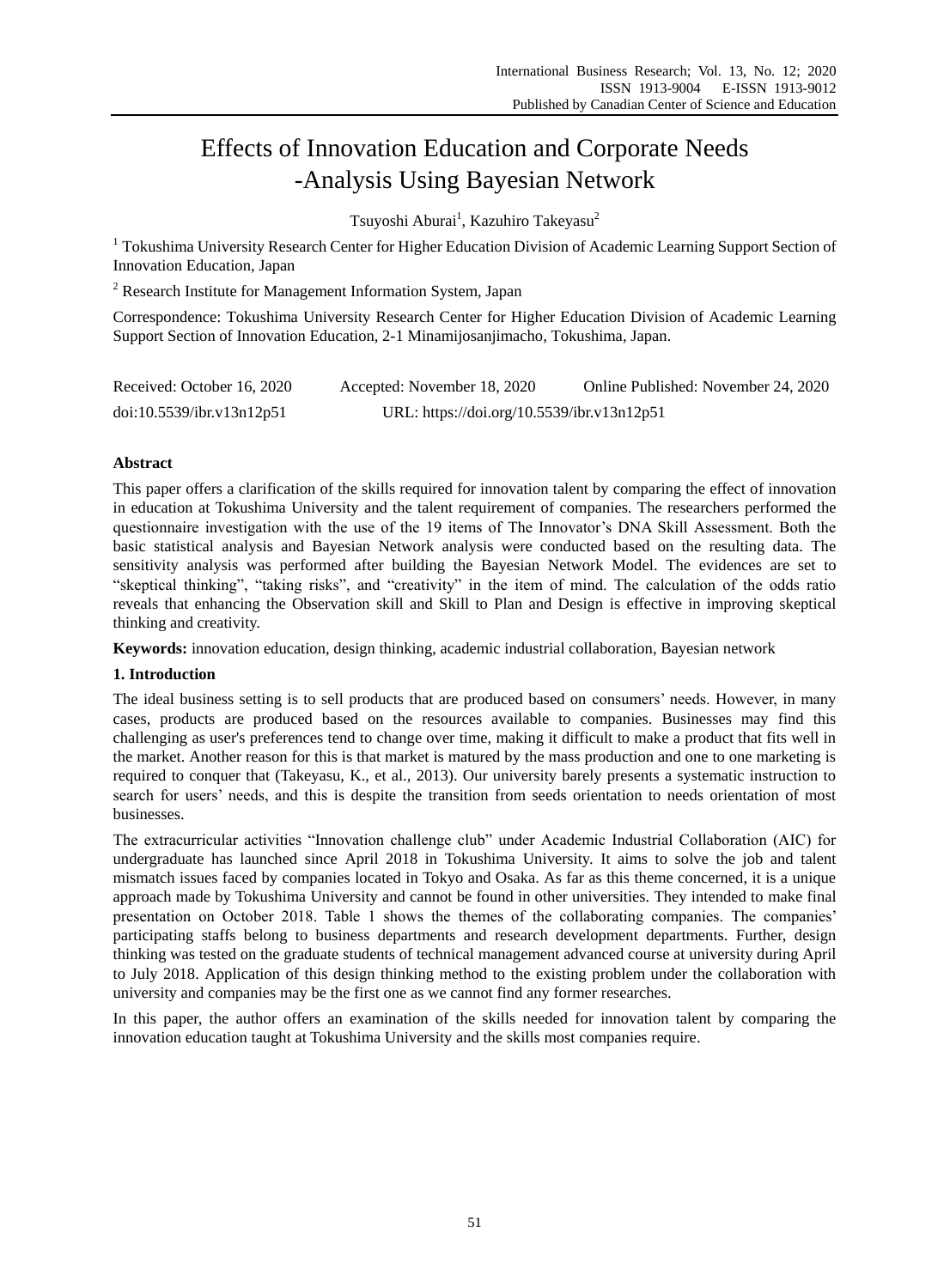| Company name                         | Theme                                                                           |  |  |  |  |  |  |
|--------------------------------------|---------------------------------------------------------------------------------|--|--|--|--|--|--|
| <b>JTEKT</b> Corporation             | Commodity for consumers and business model utilizing bearing                    |  |  |  |  |  |  |
|                                      | (JTEKT Corporation is a big manufacturer which produces bearings.)              |  |  |  |  |  |  |
| Panasonic Cycle Technology Co., Ltd. | traffic<br>Electro motion bicycle which changes Tokushima district's            |  |  |  |  |  |  |
|                                      | infrastructure                                                                  |  |  |  |  |  |  |
| YANMAR Co., Ltd                      | Autonomous robot shade from bird                                                |  |  |  |  |  |  |
|                                      | YANMAR Co. owns three exersize practice fields for football team. Ducks         |  |  |  |  |  |  |
|                                      | take rest in winter there and eat the lawn roots and defacate. Therefore robots |  |  |  |  |  |  |
|                                      | which drive off ducks are developed.                                            |  |  |  |  |  |  |
| YKK CORPORATION                      | Development of application of self-propelling fastener                          |  |  |  |  |  |  |
|                                      | Fastener with small motor run automatically by the remote control of smart      |  |  |  |  |  |  |
|                                      | phone.                                                                          |  |  |  |  |  |  |

#### Table 1. Themes of the companies

## **2. Solve the Companies' Issue by the Design Thinking**

In design thinking, sympathizing with the consumers, such as knowing their inconveniences, is the first step to develop new products or services. The user's feedback on their experience about the prototype of the product is critical during the development stage. A better product is created by repeating the improvement based upon the user's feedback. In this instance, a simple version is presented for the product prototype. This strategy is favorable as it allows for efficient and timely product development according to customer specifications.



Figure 1. Process of design thinking (http://beyondthenexus.com/designthinking\_empathy\_innovation/)

## **3. Outline of the Questionnaire Investigation**

The researchers performed the questionnaire investigation with the use of the 19 items of The Innovator's DNA Skill Assessment. The resulting data served as a basis in conducting both basic statistical analysis and Bayesian Network analysis.

Innovator's DNA Skill Assessment is a diagnostic tool developed by Clayton Professor of Harvard Business School. It is comprised of 19 items that are classified in 4 divisions, namely Skill, Mind, Skill to execute, Skill of inducing others the innovation as shown in Table 2.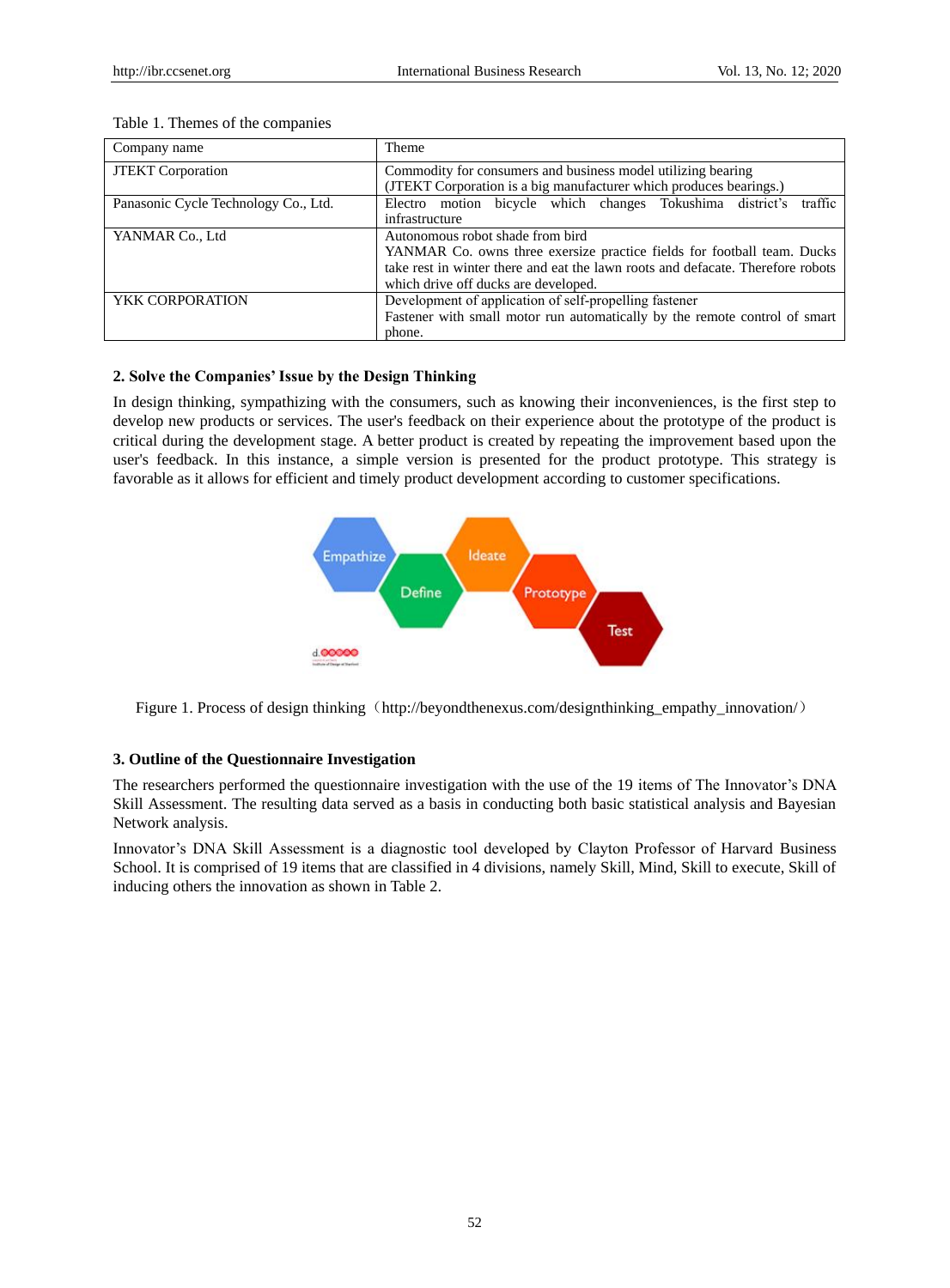| Skill                                   | Skill to associate                                            |
|-----------------------------------------|---------------------------------------------------------------|
|                                         | Skill to inquire                                              |
|                                         | Observation skill                                             |
|                                         | Skill to make experiment                                      |
|                                         | Networking skill                                              |
| Mind                                    | Skeptical thinking                                            |
|                                         | Taking risks                                                  |
|                                         | Creativity                                                    |
| Skill to execute                        | Skill to analyze                                              |
|                                         | Skill to plan and design                                      |
|                                         | Introducing skill                                             |
|                                         | Skill to execute                                              |
| Skill of inducing others the innovation | Skill to induce the others to associate                       |
|                                         | Skill to induce the question of the other members             |
|                                         | Skill to induce other members to observe                      |
|                                         | Skill to induce other members to make experiment              |
|                                         | Skill to induce other members to have networking skill        |
|                                         | Skill to induce other members to challenge the current status |
|                                         | Skill to induce other members to take risk                    |

|  | Table 2. The Innovator's DNA Skill Assessment 19 items (The Innovator's DNA https://innovatorsdna.com/) |
|--|---------------------------------------------------------------------------------------------------------|
|  |                                                                                                         |

The outline of the questionnaire investigation is as follows

- 1) Scope of investigation: Students who took innovation education, Collaborated companies
- 2) Date: July  $17 \sim$ September 19 2018
- 3) Method: Self writing to the questionnaire sheet
- 4) Collection: Number of distribution 50, Number of collection 41 (Collection rate 82%), Valid answer 41

## **4. Basic Statistical Results**

Now, we show the main summary results by single variable.

*4.1 Sex*

Male 34, Female 4

These are exhibited in Figure 2.

83% are the male.



## *4.2 Affiliation*

Undergraduate 21, Graduated students15

Company members 5 (JTEKT Corporation 1, Panasonic Cycle Technology Co., Ltd. 1, YANMAR Co., Ltd 2, YKK CORPORATION 1) (Figure 3).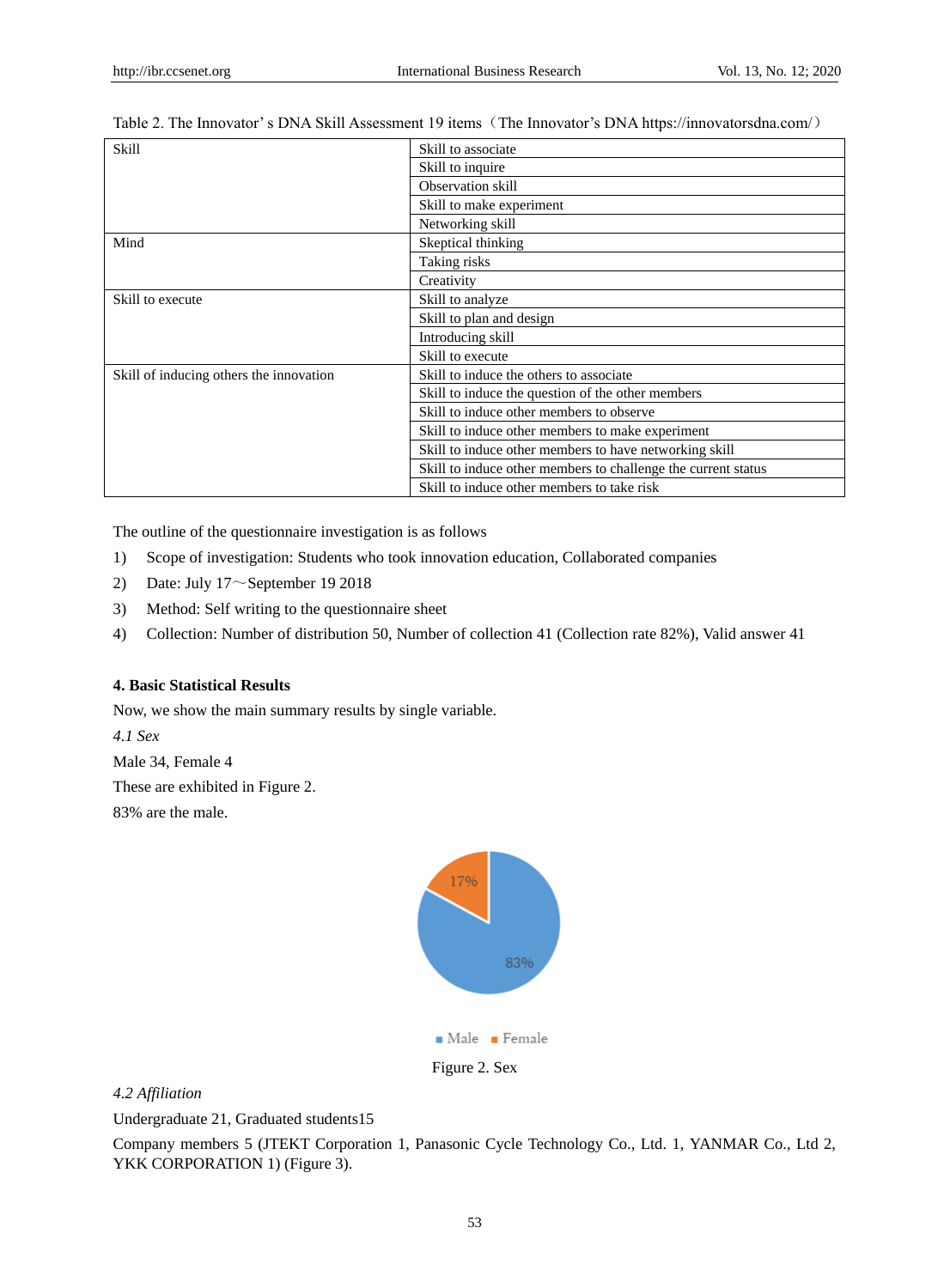

Figure 3. Affiliation

#### *4.3 Innovation Index*

Students have selected the rank of item which is classified into 5 (stage  $1 \sim$  stage 5) where their skill have advanced. As for the company employee, they have selected the rank of item which is classified into 5 (stage  $1~\sim$ stage 5) which is required as the innovation talent.

#### 4.3.1 Undergraduate

From Figure 4, we observe that most of the item in the most advanced skill is Net-working skill (Skill) and then Skill to associate (Skill), Skeptical thinking (Mind) and Skill to inquire (Skill) follow.



Figure 4. Undergraduate

#### 4.3.2 Graduated Students

From Figure 5, we observe that most of the item in the most advanced skill is Networking skill (Skill) and then Creativity (Mind), Skill to plan and design (Skill to execute), Observation skill (Skill) follow.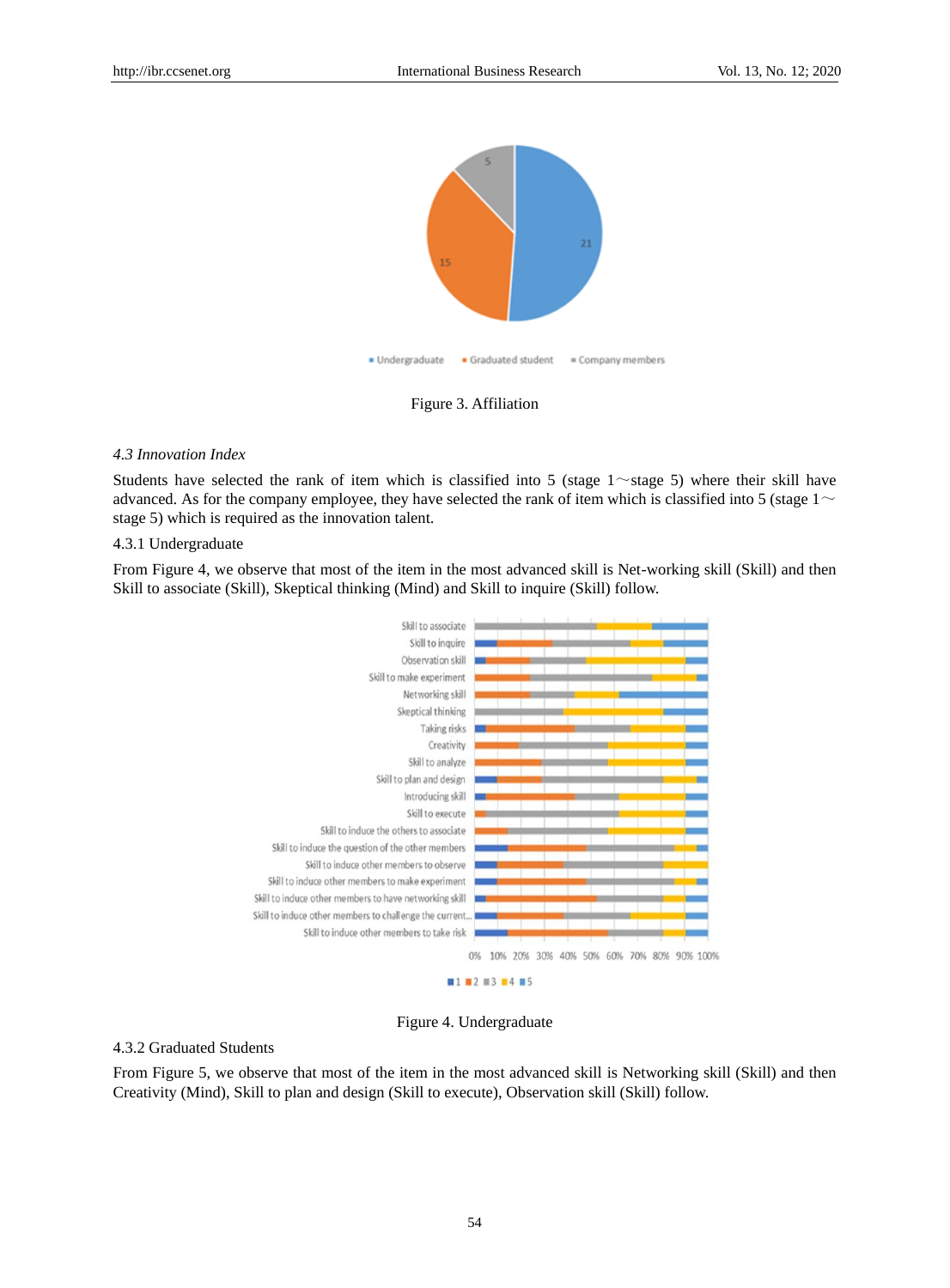

Figure 5. Graduated students

#### 4.3.3 Company Employee

From Figure 6, we observe that most of the three items in the most advanced skill is Skeptical thinking (Mind), Skill to inquire (Skill) and Skill to plan and design (Skill to execute).



Figure 6. Company employee

#### **5. Bayesian Network Analysis**

In recent years, Bayesian Network is highlighted because it has the following good characteristics (Neapolitan, R.E., 2004).

●Structural Equation Modeling requires normal distribution to the data in the analysis. Therefore it has a limitation in making analysis. But Bayesian Network does not require specific distribution type to the data. It can handle any distribution type.

●It can handle the data which include partial data.

●Expert's know-how can be reflected in building Bayesian Network model.

●Sensitivity analysis can be easily executed by settling evidence. We can estimate and predict the prospective purchaser by that analysis.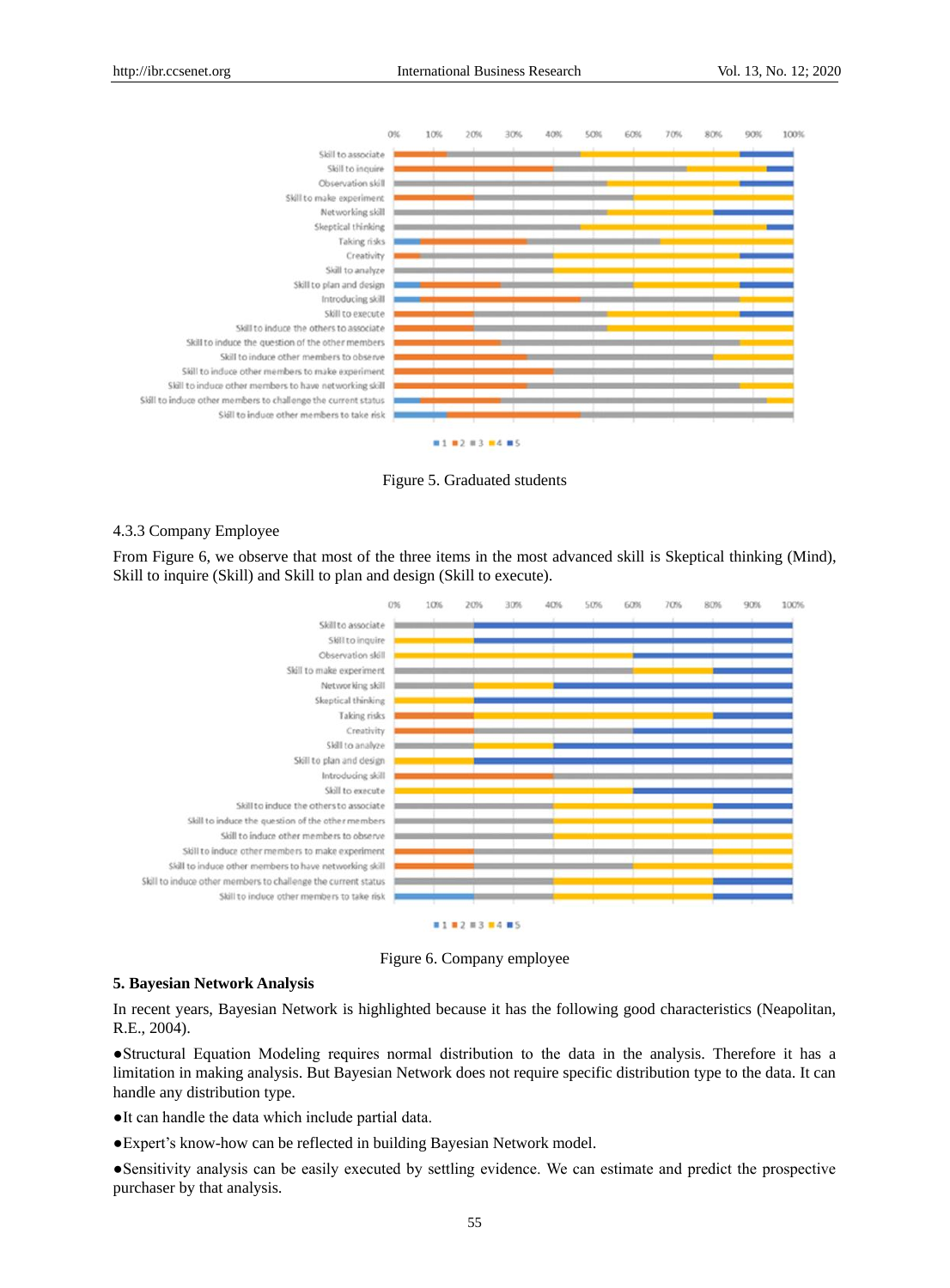●It is a probability model having network structure. Related items are connected with directional link. Therefore understanding becomes easy by its visual chart.

In this research, it is suitable to utilize Bayesian Network to analyze this questionnaire investigation.

The construction of the Bayesian Network model requires checking the causal relationship among groups of items. It is because the Bayesian Network is constructed by the link of items and there should be causal relationship when making links. We used BAYONET software found at http://www.msi.co.jp/BAYONET/ for this purpose. The existence of plural nodes in the same group results in the difficult of determining a causal relationship. The BAYONET system is useful in this case as it utilizes the AIC standard to set the sequence automatically.

The implication of the research outcome in relation to innovation education relates with the importance of building the model and utilizing the AIC standard.

Based on this, a model is built as is shown in Figure 7.



Figure 7. Built model

## **6. Sensitivity Analysis**

Sensitivity analysis is executed based on the evidence gathered for each item. We select the "Mind" where the companies require. This resonates with the requirements of most companies, wherein the mind category comprised of "Skeptical thinking", "Taking risks" and "Creativity". The change of innovation index is captured by comparing the Prior probability and Posterior probability. Appendix 3 shows the calculation results of Posterior probability after setting evidence to each item. Odds ratio is calculated in order to make change rate clear (Table 3).

|                     |                             | Prior       | Mind               |                   |                 |  |  |
|---------------------|-----------------------------|-------------|--------------------|-------------------|-----------------|--|--|
|                     |                             | probability | Skeptical thinking | Taking risks Odds | Creativity Odds |  |  |
|                     |                             |             | Odds ratio         | ratio             | ratio           |  |  |
|                     | Skill to associate          | 0.496       | 1.002              | 1.001             | 1.002           |  |  |
|                     | Skill to inquire            | 0.370       | 1.002              | 1.002             | 1.002           |  |  |
| Skill               | Observation skill           | 0.514       | 1.002              | 1.002             | 1.003           |  |  |
|                     | Skill to make<br>experiment | 0.318       | 1.000              | 1.002             | 1.002           |  |  |
|                     | Networking skill            | 0.518       | 1.002              | 1.000             | 1.002           |  |  |
|                     | Skill to analyze            | 0.496       | 1.001              | 1.002             | 1.002           |  |  |
| Skill to<br>execute | Skill to plan and<br>design | 0.348       | 1.003              | 1.002             | 1.003           |  |  |
| and<br>promote      | Introducing skill           | 0.265       | 0.999              | 0.999             | 1.000           |  |  |
|                     | Skill to execute            | 0.451       | 1.002              | 1.002             | 1.002           |  |  |

Table 3. Prior probability, Posterior probability and odds ratio

The result of this analysis reveals that enhancing the [Skill to plan and design] (Skill to execute) is effective for improving Skeptical thinking ability with respect to odds ratio equal to 1.003 in Table 3. Furthermore, it also shows that enhancing the Observation skill (Skill) and Skill to plan and design (Skill to execute) is effective for improving creativity.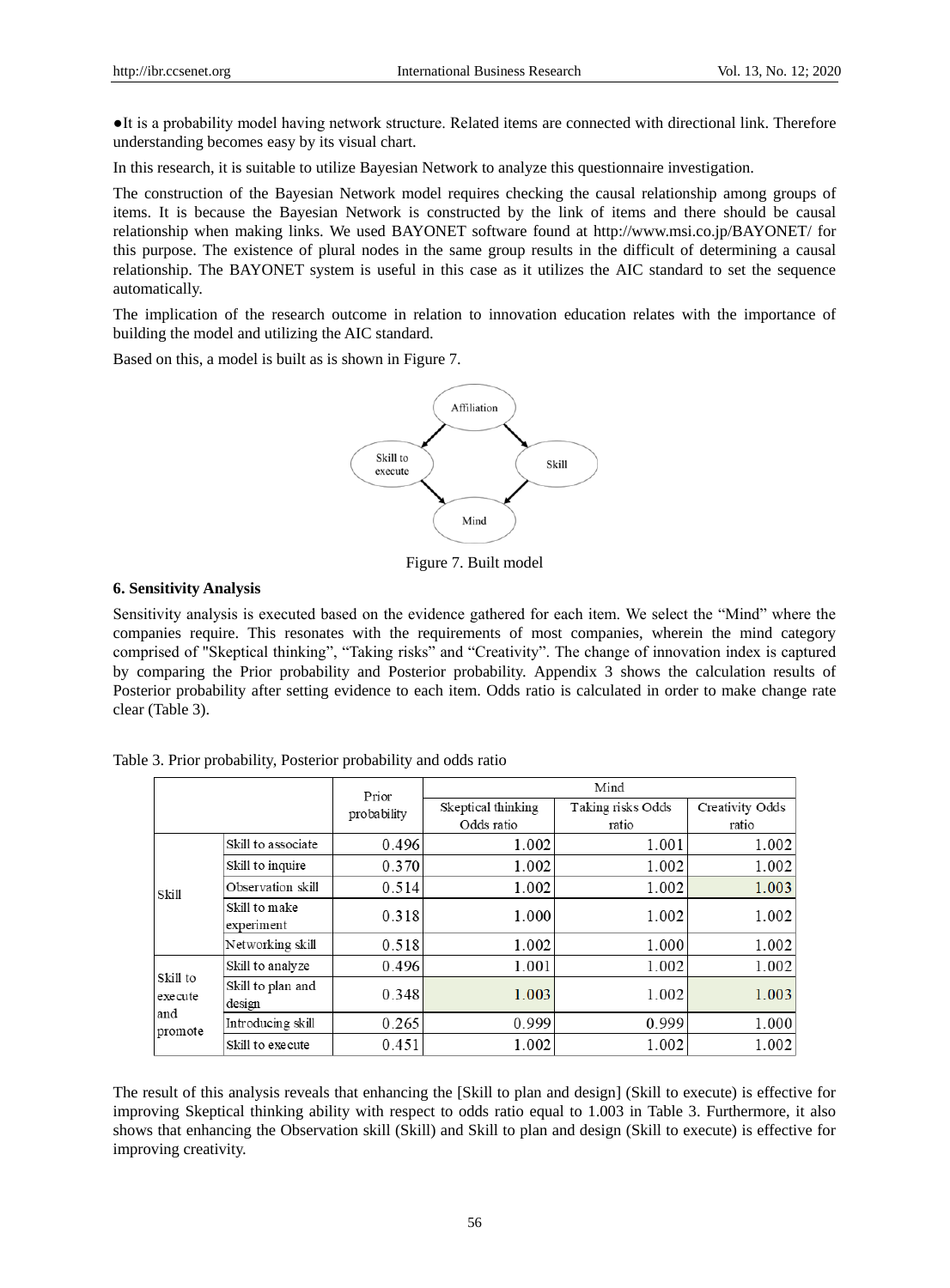#### **7. Conclusion**

Tokushima University has since integrated innovation education in its system. A questionnaire investigation is executed to examine the skills required for the innovation talent by comparing the effect of innovation education at Tokushima University with the company requirements.

Based upon these data, basic statistical analysis and Bayesian Network analysis are conducted. Bayesian Network model is built and the sensitivity analysis is performed.

The result of this study reveals that enhancing the Observation skill and Skill to plan and design is effective for strengthening Skeptical thinking and Creativity.

These results would properly be implicated in the companies' business administration.

Based upon these analyses, innovation education in our university should be revised so as to meet the companies' requirement of talent as was made clear.

Although it has a limitation that it is restricted in the number of questionnaire investigation, further consecutive research will make it more adequate and bear better results.

### **References**

*BAYONET Users' Case, (In Japanese)*, NTT DATA Mathematical Systems Inc.

- *Human Resource Image and Organization Image which create innovation (In Japanese)* (2013). Nomura Research Insti-tute.
- Kurokawa, T. (2012). *Design Thinking Education in University and Over Graduated Course (In Japanese)* (pp. 10-23). Science & Technology Trends.
- *Questionnaire Investigation for the creation of new business and the development and utilization of human resources (In Japanese)* (2011). Ministry of Economy, Trade and Industry.
- Saito, S., Sakamoto, H., Takeda, Y., Sumi, M., & Ouchi, T. (2017). *A Guide to Design Thinking for Engineers (In Japanese).* Shoueisha Publishing.
- Takeyasu, K., Ishii, Y., & Higuchi, Y. (2013). *Modern Management Information System (In Japanese).* Chuoukeizaisha Publisihing.

http://www.msi.co.jp/bayonet/cases.html

https://innovatorsdna.com/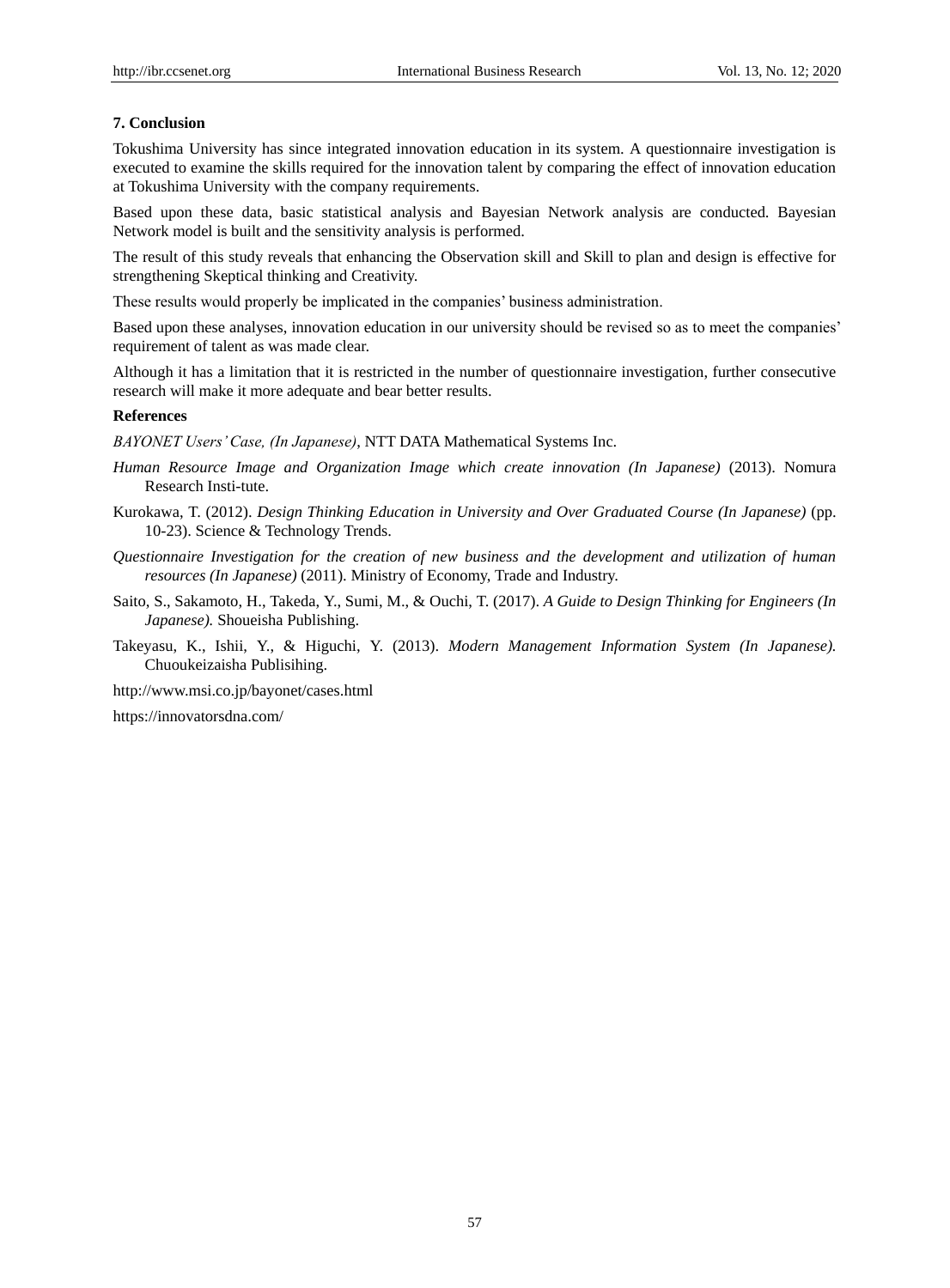## **Appendix A**

Questionnaire Investigation

Self-Evaluation Check Sheet (Undergraduate, Graduated students) 2018

Name ( )

Facult ( ) Department ( ) Grade ( )

Select rank of item which fit most to you and set five ○ at which your skill has advanced.

| Your<br>skill<br>has<br>advanced<br>$(Set 5 \circ)$ | <b>Items</b>                                                                                                     |              |                |                |                |   |
|-----------------------------------------------------|------------------------------------------------------------------------------------------------------------------|--------------|----------------|----------------|----------------|---|
|                                                     | Skill to associate                                                                                               | 1            | $\overline{2}$ | 3              | $\overline{4}$ | 5 |
|                                                     | Skill to combine plural elements or ideas                                                                        |              |                |                |                |   |
|                                                     | Skill to inquire                                                                                                 | $\mathbf{1}$ | 2              | 3              | 4              | 5 |
|                                                     | Skill to grasp users' insight and/or essence not to do it by the hypothesis verification                         |              |                |                |                |   |
|                                                     | Observation skill                                                                                                | 1            | 2              | 3              | 4              | 5 |
|                                                     | Skill to observe the fact thoroughly                                                                             |              |                |                |                |   |
|                                                     | Skill to make experiment                                                                                         | 1            | $\overline{2}$ | 3              | 4              | 5 |
|                                                     | Experiment skill to evaluate users as well as thinking                                                           |              |                |                |                |   |
|                                                     | Networking skill                                                                                                 | $\mathbf{1}$ | 2              | 3              | $\overline{4}$ | 5 |
|                                                     | Skill to utilize the others wisdom                                                                               |              |                |                |                |   |
|                                                     | Skeptical thinking                                                                                               | 1            | 2              | 3              | 4              | 5 |
|                                                     | Skill to demonstrate about current condition                                                                     |              |                |                |                |   |
|                                                     | Taking risks                                                                                                     | 1            | $\overline{2}$ | $\mathfrak{Z}$ | 4              | 5 |
|                                                     | Skill to take risk resolutely                                                                                    |              |                |                |                |   |
|                                                     | Creativity                                                                                                       | 1            | 2              | 3              | $\overline{4}$ | 5 |
|                                                     | Confidence to bear creative idea                                                                                 |              |                |                |                |   |
|                                                     | Skill to analyze                                                                                                 | 1            | 2              | 3              | 4              | 5 |
|                                                     | Skill to analyze, combine, and check from other points                                                           |              |                |                |                |   |
|                                                     | Skill to plan and design                                                                                         | 1            | $\overline{2}$ | $\mathfrak{Z}$ | $\overline{4}$ | 5 |
|                                                     | Skill to plan, design and promote for the further step                                                           |              |                |                |                |   |
|                                                     | Introducing skill                                                                                                | 1            | 2              | 3              | $\overline{4}$ | 5 |
|                                                     | Skill to introduce innovation tool to the team member                                                            |              |                |                |                |   |
|                                                     | Skill to execute                                                                                                 | 1            | 2              | 3              | 4              | 5 |
|                                                     | Skill to execute with discipline in order to perform systematically                                              |              |                |                |                |   |
|                                                     | Skill to induce the others to associate                                                                          | 1            | $\overline{2}$ | 3              | $\overline{4}$ | 5 |
|                                                     | Skill to induce the other members to have the power of combining the plural elements and ideas                   |              |                |                |                |   |
|                                                     | Skill to induce the question of the other members                                                                | 1            | $\overline{c}$ | 3              | $\overline{4}$ | 5 |
|                                                     | Skill to induce other members to grasp users' insight and/or essence not to do it by the hypothesis verification |              |                |                |                |   |
|                                                     | Skill to induce other members to observe                                                                         | 1            | 2              | 3              | $\overline{4}$ | 5 |
|                                                     | Skill to induce other members to observe the fact thoroughly                                                     |              |                |                |                |   |
|                                                     | Skill to induce other members to make experiment                                                                 | 1            | $\overline{2}$ | 3              | $\overline{4}$ | 5 |
|                                                     | Skill to induce other members to have experiment skill to evaluate users as well as thinking                     |              |                |                |                |   |
|                                                     | Skill to induce other members to have networking skill                                                           | 1            | $\overline{c}$ | 3              | $\overline{4}$ | 5 |
|                                                     | Skill to induce other members to utilize the others wisdom                                                       |              |                |                |                |   |
|                                                     | Skill to induce other members to challenge the current status                                                    | 1            | 2              | 3              | 4              | 5 |
|                                                     | Skill to induce other members to remonstrate about current condition                                             |              |                |                |                |   |
|                                                     | Skill to induce other members to take risk                                                                       | 1            | $\overline{2}$ | 3              | $\overline{4}$ | 5 |
|                                                     | Skill to induce other members to take risk resolutely                                                            |              |                |                |                |   |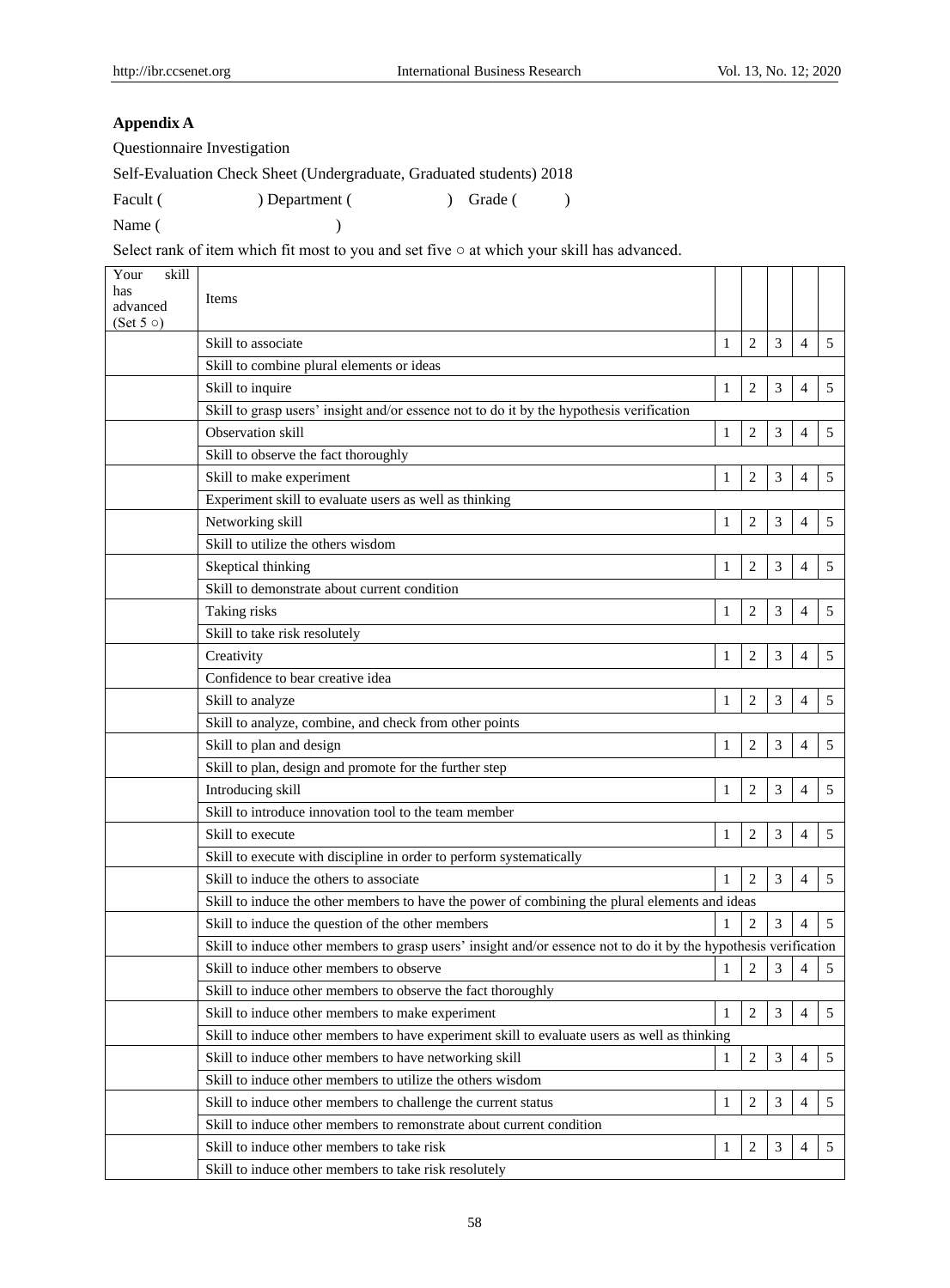Guideline for the evaluation of  $1~$ 

- 1. There is no experience
- 2. Have little bit experience but cannot have confidence
- 3. Have confidence to some extent
- 4. Maybe superior compared with others
- 5. Have enough experience

## **Appendix B**

Questionnaire Investigation

Innovation talent (Company employee) 2018

Company name ( ) Name ( )

Select rank of item which is required as the innovation talent and set five  $\circ$  in which innovation talent is re-quired.

| Your skill<br>has<br>advanced<br>(Set 5 $\circ$ ) | Items                                                                                    |              |                |   |                |   |
|---------------------------------------------------|------------------------------------------------------------------------------------------|--------------|----------------|---|----------------|---|
|                                                   | Skill to associate                                                                       | 1            | $\overline{2}$ | 3 | $\overline{4}$ | 5 |
|                                                   | Skill to combine plural elements or ideas                                                |              |                |   |                |   |
|                                                   | Skill to inquire                                                                         | $\mathbf{1}$ | $\overline{2}$ | 3 | $\overline{4}$ | 5 |
|                                                   | Skill to grasp users' insight and/or essence not to do it by the hypothesis verification |              |                |   |                |   |
|                                                   | Observation skill                                                                        | 1            | $\mathbf{2}$   | 3 | 4              | 5 |
|                                                   | Skill to observe the fact thoroughly                                                     |              |                |   |                |   |
|                                                   | Skill to make experiment                                                                 | 1            | $\mathbf{2}$   | 3 | $\overline{4}$ | 5 |
|                                                   | Experiment skill to evaluate users as well as thinking                                   |              |                |   |                |   |
|                                                   | Networking skill                                                                         | 1            | $\overline{2}$ | 3 | 4              | 5 |
|                                                   | Skill to utilize the others wisdom                                                       |              |                |   |                |   |
|                                                   | Skeptical thinking                                                                       | 1            | $\overline{2}$ | 3 | $\overline{4}$ | 5 |
|                                                   | Skill to remonstrate about current condition                                             |              |                |   |                |   |
|                                                   | Taking risks                                                                             | 1            | $\overline{2}$ | 3 | 4              | 5 |
|                                                   | Skill to take risk resolutely                                                            |              |                |   |                |   |
|                                                   | Creativity                                                                               | $\mathbf{1}$ | $\overline{2}$ | 3 | $\overline{4}$ | 5 |
|                                                   | Confidence to bear creative idea                                                         |              |                |   |                |   |
|                                                   | Skill to analyze                                                                         | $\mathbf{1}$ | $\overline{2}$ | 3 | $\overline{4}$ | 5 |
|                                                   | Skill to analyze, combine, and check from other points                                   |              |                |   |                |   |
|                                                   | Skill to plan and design                                                                 | $\mathbf{1}$ | $\overline{2}$ | 3 | $\overline{4}$ | 5 |
|                                                   | Skill to plan, design and promote for the further step                                   |              |                |   |                |   |
|                                                   | Introducing skill                                                                        | 1            | $\mathbf{2}$   | 3 | 4              | 5 |
|                                                   | Skill to introduce innovation tool to the team member                                    |              |                |   |                |   |
|                                                   | Skill to execute                                                                         | 1            | $\overline{2}$ | 3 | $\overline{4}$ | 5 |
|                                                   | Skill to execute with discipline in order to perform systematically                      |              |                |   |                |   |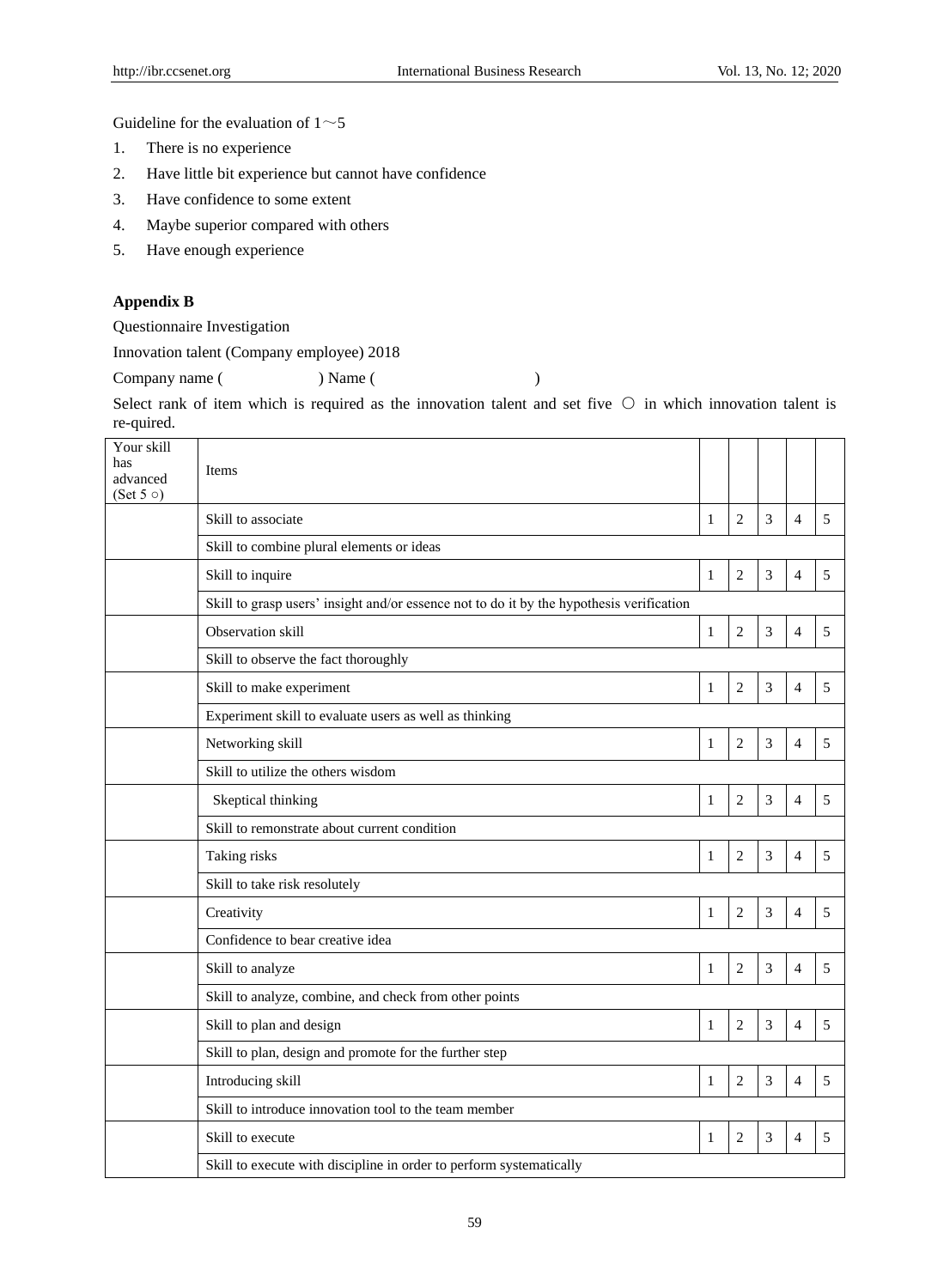| Skill to induce the others the associate                                                                         | 1 | 2 | 3 |                |   |  |  |  |
|------------------------------------------------------------------------------------------------------------------|---|---|---|----------------|---|--|--|--|
| Skill to induce the other members to have the power of combining the plural elements and ideas                   |   |   |   |                |   |  |  |  |
| Skill to induce the question of the other members                                                                |   | 2 | 3 | 4              |   |  |  |  |
| Skill to induce other members to grasp users' insight and/or essence not to do it by the hypothesis verification |   |   |   |                |   |  |  |  |
| Skill to induce other members to observe                                                                         |   | 2 | 3 | $\overline{4}$ | 5 |  |  |  |
| Skill to induce other members to observe the fact thoroughly                                                     |   |   |   |                |   |  |  |  |
| Skill to induce other members to make experiment                                                                 |   | 2 | 3 | 4              | 5 |  |  |  |
| Skill to induce other members to have experiment skill to evaluate users as well as thinking                     |   |   |   |                |   |  |  |  |
| Skill to induce other members to have networking skill                                                           |   | 2 | 3 | 4              |   |  |  |  |
| Skill to induce other members to utilize the others wisdom                                                       |   |   |   |                |   |  |  |  |
| Skill to induce other members to challenge the current status                                                    | 1 | 2 | 3 | 4              |   |  |  |  |
| Skill to induce other members to remonstrate about current condition                                             |   |   |   |                |   |  |  |  |
| Skill to induce other members to take risk                                                                       |   | 2 | 3 | 4              |   |  |  |  |
| Skill to induce other members to take risk resolutely                                                            |   |   |   |                |   |  |  |  |

Guideline for the evaluation of  $1~$ 

- 1. There is no need
- 2. Have little bit need
- 3. Better to have it
- 4. Required to some extent
- 5. Essential

## **Appendix C**

Prior probability, Posterior probability and odds ratio

|                     |                             |                      |                                  | Affiliation        |                                           |                             |
|---------------------|-----------------------------|----------------------|----------------------------------|--------------------|-------------------------------------------|-----------------------------|
|                     |                             | Prior<br>probability | Company<br>Posterior probability | Company Odds ratio | Undergraduate<br>Posterior<br>probability | Undergraduate<br>Odds ratio |
|                     | Company                     | 0.136                |                                  |                    | 0                                         | 0.000                       |
| Affiliation         | Undergraduate               | 0.500                | 0                                | $\overline{0}$     |                                           |                             |
|                     | Graduated<br>students       | 0.364                | 0                                | $\Omega$           |                                           | 0.000                       |
|                     | Skill to associate          | 0.496                | 0.625                            | 1.692              | 0.458                                     | 0.859                       |
|                     | Skill to inquire            | 0.370                | 0.750                            | 5.109              | 0.333                                     | 0.852                       |
| Skill               | Observation skill           | 0.514                | 0.750                            | 2.838              | 0.500                                     | 0.946                       |
|                     | Skill to make<br>experiment | 0.318                | 0.375                            | 1.289              | 0.250                                     | 0.716                       |
|                     | Networking skill            | 0.518                | 0.625                            | 1.553              | 0.542                                     | 1.101                       |
|                     | Skeptical thinking          | 0.501                | 0.506                            | 1.021              | 0.501                                     | 0.999                       |
| Mind                | Taking risks                | 0.334                | 0.338                            | 1.021              | 0.333                                     | 0.999                       |
|                     | Creativity                  | 0.334                | 0.338                            | 1.018              | 0.334                                     | 0.999                       |
|                     | Skill to analyze            | 0.496                | 0.625                            | 1.696              | 0.417                                     | 0.727                       |
| Skill to<br>execute | Skill to plan and<br>design | 0.348                | 0.750                            | 5.624              | 0.208                                     | 0.493                       |
| and<br>promote      | Introducing skill           | 0.265                | 0.125                            | 0.396              | 0.375                                     | 1.663                       |
|                     | Skill to execute            | 0.451                | 0.750                            | 3.646              | 0.375                                     | 0.729                       |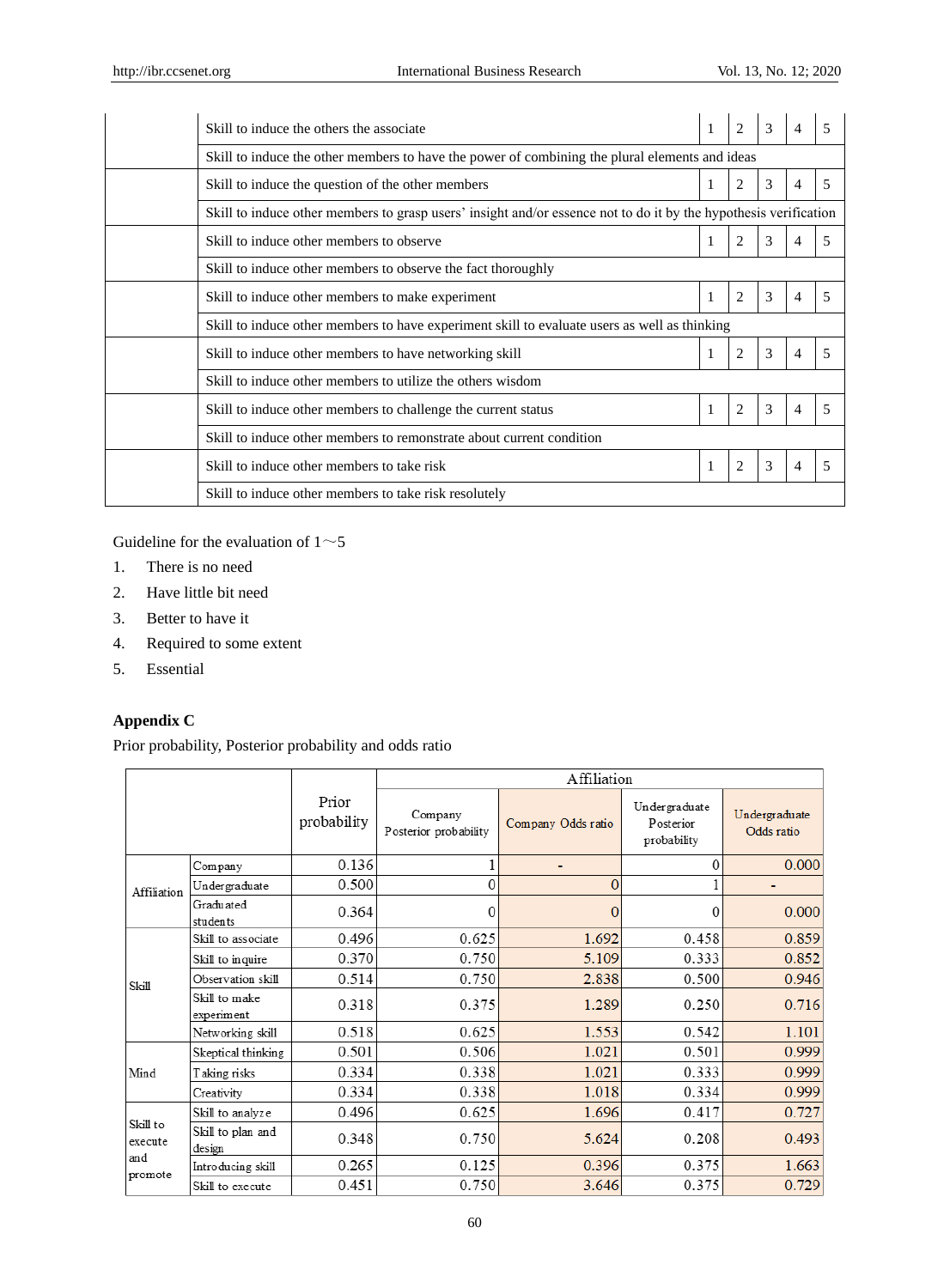٦

| Affiliation                                       |                                     | Skill                                          |                                  |                                              |                                |  |
|---------------------------------------------------|-------------------------------------|------------------------------------------------|----------------------------------|----------------------------------------------|--------------------------------|--|
| Graduated<br>students<br>Posterior<br>probability | Graduated<br>students Odds<br>ratio | Skill to associate<br>Posterior<br>probability | Skill to associate Odds<br>ratio | Skill to inquire<br>Posterior<br>probability | Skill to inquire<br>Odds ratio |  |
| $\theta$                                          | 0.000                               | 0.172                                          | 1.313                            | 0.276                                        | 2.420                          |  |
| $\theta$                                          | 0.000                               | 0.462                                          | 0.858                            | 0.451                                        | 0.820                          |  |
|                                                   |                                     | 0.366                                          | 1.012                            | 0.273                                        | 0.657                          |  |
| 0.500                                             | 1.015                               |                                                |                                  | 0.516                                        | 1.081                          |  |
| 0.278                                             | 0.655                               | 0.385                                          | 1.064                            |                                              |                                |  |
| 0.444                                             | 0.757                               | 0.523                                          | 1.035                            | 0.554                                        | 1.175                          |  |
| 0.389                                             | 1.368                               | 0.322                                          | 1.022                            | 0.322                                        | 1.023                          |  |
| 0.444                                             | 0.745                               | 0.520                                          | 1.011                            | 0.538                                        | 1.086                          |  |
| 0.501                                             | 1.000                               | 0.501                                          | 1.003                            | 0.502                                        | 1.004                          |  |
| 0.334                                             | 1.000                               | 0.334                                          | 1.001                            | 0.334                                        | 1.003                          |  |
| 0.334                                             | 1.000                               | 0.334                                          | 1.001                            | 0.334                                        | 1.003                          |  |
| 0.556                                             | 1.272                               | 0.503                                          | 1.032                            | 0.512                                        | 1.069                          |  |
| 0.389                                             | 1.193                               | 0.368                                          | 1.089                            | 0.407                                        | 1.289                          |  |
| 0.167                                             | 0.554                               | 0.256                                          | 0.952                            | 0.249                                        | 0.919                          |  |
| 0.444                                             | 0.972                               | 0.465                                          | 1.056                            | 0.498                                        | 1.204                          |  |

# Skill

|                                               | <b>Skill</b>                    |                                                         |                                           |                                              |                                |  |  |  |  |
|-----------------------------------------------|---------------------------------|---------------------------------------------------------|-------------------------------------------|----------------------------------------------|--------------------------------|--|--|--|--|
| Observation skill<br>Posterior<br>probability | Observation skill<br>Odds ratio | Skill to make<br>experiment<br>Posterior<br>probability | Skill to make<br>experiment Odds<br>ratio | Networking skill<br>Posterior<br>probability | Networking skill Odds<br>ratio |  |  |  |  |
| 0.199                                         | 1.574                           | 0.161                                                   | 1.216                                     | 0.165                                        | 1.248                          |  |  |  |  |
| 0.486                                         | 0.947                           | 0.394                                                   | 0.649                                     | 0.523                                        | 1.097                          |  |  |  |  |
| 0.314                                         | 0.803                           | 0.445                                                   | 1.405                                     | 0.312                                        | 0.794                          |  |  |  |  |
| 0.505                                         | 1.034                           | 0.504                                                   | 1.031                                     | 0.499                                        | 1.010                          |  |  |  |  |
| 0.399                                         | 1.130                           | 0.376                                                   | 1.025                                     | 0.385                                        | 1.064                          |  |  |  |  |
|                                               |                                 | 0.516                                                   | 1.007                                     | 0.524                                        | 1.041                          |  |  |  |  |
| 0.319                                         | 1.005                           | 1                                                       |                                           | 0.314                                        | 0.983                          |  |  |  |  |
| 0.528                                         | 1.041                           | 0.512                                                   | 0.977                                     |                                              |                                |  |  |  |  |
| 0.501                                         | 1.003                           | 0.501                                                   | 1.000                                     | 0.501                                        | 1.002                          |  |  |  |  |
| 0.334                                         | 1.001                           | 0.334                                                   | 1.002                                     | 0.333                                        | 1.000                          |  |  |  |  |
| 0.334                                         | 1.003                           | 0.334                                                   | 1.002                                     | 0.334                                        | 1.002                          |  |  |  |  |
| 0.502                                         | 1.025                           | 0.512                                                   | 1.068                                     | 0.494                                        | 0.995                          |  |  |  |  |
| 0.373                                         | 1.115                           | 0.376                                                   | 1.130                                     | 0.354                                        | 1.027                          |  |  |  |  |
| 0.260                                         | 0.972                           | 0.242                                                   | 0.885                                     | 0.269                                        | 1.019                          |  |  |  |  |
| 0.471                                         | 1.084                           | 0.466                                                   | 1.062                                     | 0.458                                        | 1.029                          |  |  |  |  |